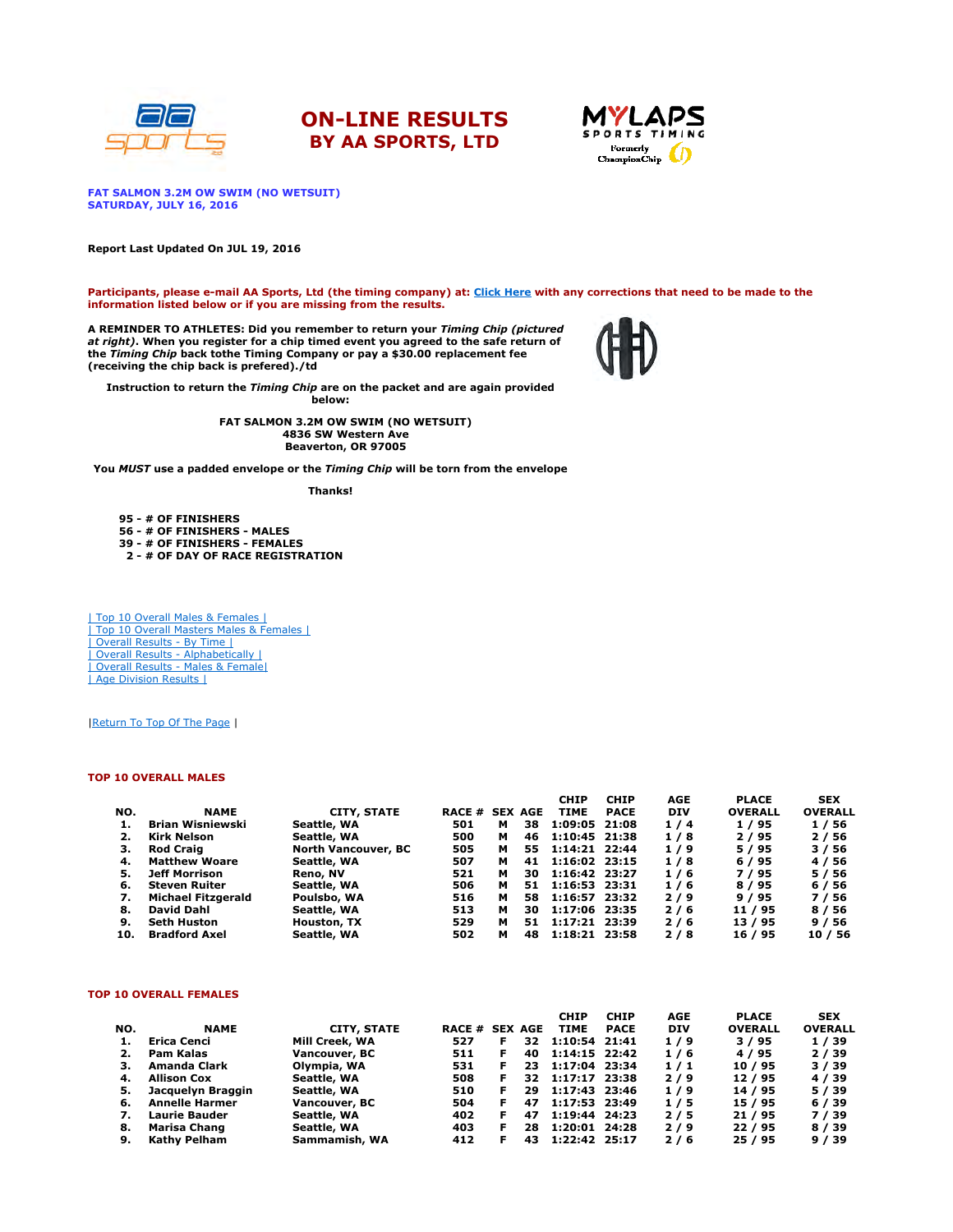# |Return To Top Of The Page |

### TOP 10 OVERALL MASTERS MALES

|     |                           |                            |        |   |                | <b>CHIP</b>   | <b>CHIP</b> | <b>AGE</b> | <b>PLACE</b>   | <b>SEX</b>     |
|-----|---------------------------|----------------------------|--------|---|----------------|---------------|-------------|------------|----------------|----------------|
| NO. | <b>NAME</b>               | <b>CITY, STATE</b>         | RACE # |   | <b>SEX AGE</b> | TIME          | <b>PACE</b> | <b>DIV</b> | <b>OVERALL</b> | <b>OVERALL</b> |
| 1.  | Kirk Nelson               | Seattle, WA                | 500    | м | 46             | 1:10:45 21:38 |             | 1/8        | 2/95           | 2/56           |
| 2.  | <b>Rod Craig</b>          | <b>North Vancouver, BC</b> | 505    | м | 55             | 1:14:21 22:44 |             | 1/9        | 5/95           | 3/56           |
| з.  | <b>Matthew Woare</b>      | Seattle, WA                | 507    | м | 41             | 1:16:02 23:15 |             | 1/8        | 6/95           | 4 / 56         |
| 4.  | <b>Steven Ruiter</b>      | Seattle, WA                | 506    | м | 51             | 1:16:53 23:31 |             | 1/6        | 8 / 95         | 6 / 56         |
| 5.  | <b>Michael Fitzgerald</b> | Poulsbo, WA                | 516    | м | 58             | 1:16:57 23:32 |             | 2/9        | 9/95           | 7 / 56         |
| 6.  | Seth Huston               | Houston, TX                | 529    | м | 51             | 1:17:21 23:39 |             | 2/6        | 13/95          | 9/56           |
| 7.  | <b>Bradford Axel</b>      | Seattle, WA                | 502    | м | 48             | 1:18:21 23:58 |             | 2/8        | 16 / 95        | 10 / 56        |
| 8.  | <b>Frank Anderson</b>     | Clyde Hill, WA             | 517    | м | 57             | 1:19:05 24:11 |             | 3/9        | 18 / 95        | 12/56          |
| 9.  | Jason Ridle               | Seauim, WA                 | 401    | м | 42             | 1:19:18 24:15 |             | 2/8        | 20/95          | 14 / 56        |
| 10. | <b>Eric Dolven</b>        | <b>Bothell, WA</b>         | 405    | м | 48             | 1:21:07 24:48 |             | 3/8        | 23 / 95        | 15 / 56        |

## TOP 10 OVERALL MASTERS FEMALES

|     |                         |                    |                |    |    | <b>CHIP</b>     | <b>CHIP</b> | AGE        | <b>PLACE</b>   | <b>SEX</b>     |
|-----|-------------------------|--------------------|----------------|----|----|-----------------|-------------|------------|----------------|----------------|
| NO. | <b>NAME</b>             | <b>CITY, STATE</b> | RACE # SEX AGE |    |    | <b>TIME</b>     | <b>PACE</b> | <b>DIV</b> | <b>OVERALL</b> | <b>OVERALL</b> |
|     | Pam Kalas               | Vancouver, BC      | 511            | F  | 40 | $1:14:15$ 22:42 |             | 1/6        | 4 / 95         | 2/39           |
|     | <b>Annelle Harmer</b>   | Vancouver, BC      | 504            | F. | 47 | 1:17:53 23:49   |             | 1/5        | 15 / 95        | 6/39           |
| з.  | <b>Laurie Bauder</b>    | Seattle, WA        | 402            | F. | 47 | 1:19:44 24:23   |             | 2/5        | 21 / 95        | 7/39           |
| 4.  | Kathy Pelham            | Sammamish, WA      | 412            |    | 43 | 1:22:42 25:17   |             | 2/6        | 25 / 95        | 9/39           |
| 5.  | Andrea Cortani          | Seguim, WA         | 306            |    | 44 | 1:27:38 26:48   |             | 3/6        | 38 / 95        | 12/39          |
| 6.  | <b>Anne Egger</b>       | Ellensburg, WA     | 418            | F. | 42 | 1:29:53 27:29   |             | 4/6        | 44 / 95        | 14 / 39        |
| 7.  | Liz Rosen               | Seattle, WA        | 202            | F. | 47 | 1:30:59 27:49   |             | 3/5        | 50 / 95        | 17 / 39        |
| 8.  | <b>Bridget Sipher</b>   | Olympia, WA        | 420            | F  | 43 | 1:33:19 28:32   |             | 5/6        | 53 / 95        | 18 / 39        |
| 9.  | Jennifer Ogle           | Seattle, WA        | 411            |    | 49 | 1:33:33 28:37   |             | 4/5        | 57 / 95        | 21/39          |
| 10. | <b>Mary Christopher</b> | Portland, OR       | 300            |    | 41 | 1:34:53 29:01   |             | 6/6        | 60/95          | 23 / 39        |

### |Return To Top Of The Page |

### MEN'S & WOMEN'S OVERALL RESULTS - 3 MILE NO WETSUIT

|     |                           |                            |                       |   |    | <b>CHIP</b>     | <b>CHIP</b> | <b>AGE</b> | <b>PLACE</b>   | <b>SEX</b>     |
|-----|---------------------------|----------------------------|-----------------------|---|----|-----------------|-------------|------------|----------------|----------------|
| NO. | <b>NAME</b>               | <b>CITY, STATE</b>         | <b>RACE # SEX AGE</b> |   |    | <b>TIME</b>     | <b>PACE</b> | <b>DIV</b> | <b>OVERALL</b> | <b>OVERALL</b> |
| 1.  | <b>Brian Wisniewski</b>   | Seattle, WA                | 501                   | м | 38 | 1:09:05         | 21:08       | 1/4        | 1/95           | 1/56           |
| 2.  | Kirk Nelson               | Seattle, WA                | 500                   | м | 46 | 1:10:45 21:38   |             | 1/8        | 2/95           | 2 / 56         |
| з.  | <b>Erica Cenci</b>        | Mill Creek, WA             | 527                   | F | 32 | 1:10:54 21:41   |             | 1/9        | 3/95           | 1/39           |
| 4.  | <b>Pam Kalas</b>          | Vancouver, BC              | 511                   | F | 40 | 1:14:15 22:42   |             | 1/6        | 4/95           | 2/39           |
| 5.  | <b>Rod Craig</b>          | <b>North Vancouver, BC</b> | 505                   | м | 55 | 1:14:21 22:44   |             | 1/9        | 5/95           | 3/56           |
| 6.  | <b>Matthew Woare</b>      | Seattle, WA                | 507                   | м | 41 | 1:16:02 23:15   |             | 1/8        | 6/95           | 4/56           |
| 7.  | <b>Jeff Morrison</b>      | Reno, NV                   | 521                   | м | 30 | 1:16:42 23:27   |             | 1/6        | 7/95           | 5 / 56         |
| 8.  | <b>Steven Ruiter</b>      | Seattle, WA                | 506                   | м | 51 | $1:16:53$ 23:31 |             | 1/6        | 8/95           | 6/56           |
| 9.  | <b>Michael Fitzgerald</b> | Poulsbo, WA                | 516                   | м | 58 | 1:16:57 23:32   |             | 2/9        | 9/95           | 7 / 56         |
| 10. | <b>Amanda Clark</b>       | Olympia, WA                | 531                   | F | 23 | 1:17:04 23:34   |             | 1/1        | 10/95          | 3/39           |
| 11. | <b>David Dahl</b>         | Seattle, WA                | 513                   | м | 30 | 1:17:06 23:35   |             | 2/6        | 11 / 95        | 8 / 56         |
| 12. | <b>Allison Cox</b>        | Seattle, WA                | 508                   | F | 32 | 1:17:17         | 23:38       | 2/9        | 12/95          | 4/39           |
| 13. | <b>Seth Huston</b>        | Houston, TX                | 529                   | м | 51 | 1:17:21 23:39   |             | 2/6        | 13 / 95        | 9/56           |
| 14. | Jacquelyn Braggin         | Seattle, WA                | 510                   | F | 29 | 1:17:43         | 23:46       | 1/9        | 14 / 95        | 5 / 39         |
| 15. | <b>Annelle Harmer</b>     | Vancouver, BC              | 504                   | F | 47 | 1:17:53         | 23:49       | 1/5        | 15/95          | 6/39           |
| 16. | <b>Bradford Axel</b>      | Seattle, WA                | 502                   | м | 48 | 1:18:21 23:58   |             | 2/8        | 16/95          | 10/56          |
| 17. | <b>Nicolas Chevalier</b>  | Mill Creek, WA             | 528                   | м | 31 | 1:18:54 24:08   |             | 3/6        | 17/95          | 11 / 56        |
| 18. | <b>Frank Anderson</b>     | Clyde Hill, WA             | 517                   | м | 57 | 1:19:05 24:11   |             | 3/9        | 18 / 95        | 12/56          |
| 19. | <b>Sean Fahev</b>         | Lakewood, CO               | 512                   | м | 30 | 1:19:06 24:11   |             | 4/6        | 19 / 95        | 13/56          |
| 20. | Jason Ridle               | Sequim, WA                 | 401                   | м | 42 | 1:19:18 24:15   |             | 2/8        | 20/95          | 14 / 56        |
| 21. | <b>Laurie Bauder</b>      | Seattle, WA                | 402                   | F | 47 | 1:19:44 24:23   |             | 2/5        | 21/95          | 7/39           |
| 22. | <b>Marisa Chang</b>       | Seattle, WA                | 403                   | F | 28 | 1:20:01 24:28   |             | 2/9        | 22/95          | 8/39           |
| 23. | <b>Eric Dolven</b>        | <b>Bothell, WA</b>         | 405                   | м | 48 | 1:21:07 24:48   |             | 3/8        | 23/95          | 15 / 56        |
| 24. | <b>Doug Portelance</b>    | Redmond, WA                | 523                   | м | 58 | 1:21:47 25:01   |             | 4/9        | 24/95          | 16 / 56        |
| 25. | <b>Kathy Pelham</b>       | Sammamish, WA              | 412                   | F | 43 | 1:22:42 25:17   |             | 2/6        | 25/95          | 9/39           |
| 26. | <b>Brock Jones</b>        | Seattle, WA                | 509                   | м | 34 | 1:22:52 25:20   |             | 5/6        | 26/95          | 17/56          |
| 27. | <b>Chris Bolla</b>        | Issaquah, WA               | 524                   | м | 42 | 1:23:07 25:25   |             | 3/8        | 27/95          | 18 / 56        |
| 28. | John Wylie                | Seattle, WA                | 406                   | м | 37 | 1:23:34 25:33   |             | 2/4        | 28 / 95        | 19 / 56        |
| 29. | Yawei Hao                 | Seattle, WA                | 519                   | м | 26 | 1:24:40 25:54   |             | 1/5        | 29/95          | 20 / 56        |
| 30. | <b>Aeron Sinclaire</b>    | Seattle, WA                | 408                   | м | 59 | 1:25:07         | 26:02       | 5/9        | 30/95          | 21 / 56        |
| 31. | <b>James Devere</b>       | <b>Richland, WA</b>        | 400                   | м | 44 | 1:25:48         | 26:14       | 4/8        | 31 / 95        | 22/56          |
| 32. | <b>David Schirmer</b>     | Issaquah, WA               | 425                   | м | 60 | 1:26:02         | 26:19       | 1/3        | 32/95          | 23/56          |
| 33. | Kristin Nyweide-White     | Seattle, WA                | 214                   | F | 39 | 1:26:52 26:34   |             | 1/7        | 33 / 95        | 10 / 39        |